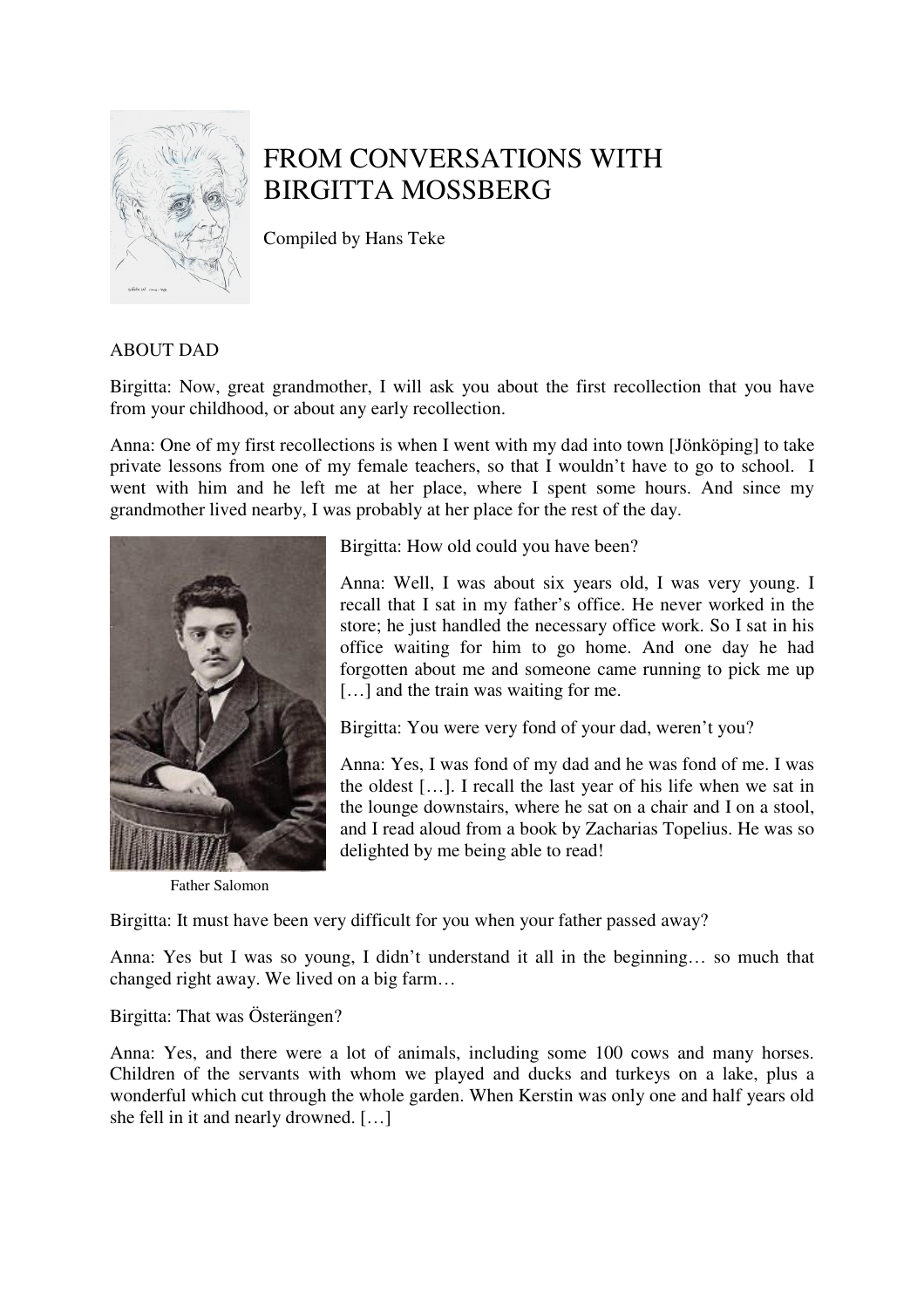Yes about my father's deat. He suffered from cirrhosis of the kidneys and went to both Kassel and Marienbad for treatment. They were gone for a couple of months, which was very difficult for mom since Kerstin wasn't quite a year old.

Birgitta: So they went to Germany and left you in Sweden?

Anna: She had to go with him, and his condition worsened. When he left he could sit by himself and walk, but when he came back he was confined to a wheelchair. [...] And in those days they couldn't handle this kind of illness… He sat in that wheelchair for half a year… I don't want to talk about his illness. […]

ABOUT LOVE

Birgitta: How old were you when you met Helge?

Anna: I had my  $16<sup>th</sup>$  birthday during the summer we met. It started with all the Wennbergs coming over to visit us; they lived on the one side of the lake and we lived on the other. And I went fishing with him… but then he got a bad mark in French, so Uncle Gustaf took care of him, otherwise he wouldn't have been able to continue his education [...] So he wasn't at home very much that summer, but we fell in love anyway. And then we were seeing each other all through the winter, as the boys and girls met at Storgatan [in Jönköping] and then went out for a walk.

Birgitta: You also met one another in the context of being family, since he was your first cousin.

Anna: Yes, we met in that context at Rosenlund where Uncle Gustaf lived.

Birgitta: Was he the only one for you? Didn't you ever fall in love with anyone else among all



Cousin Gunnar Serner

 $\overline{a}$ 

the nice boys?

Anna: I had been in love with Sigge Bergh<sup>1</sup> since I was 10 years old, but fortunately it had stopped by then. I was unhappily in love with him.

Birgitta: There were more boys who were in love with you. [...] I know from photos that you were very pretty.

Anna: Maybe I was, I didn't think so myself. […]

The same summer that Helge and I fell in love, Frank Heller, i.e. Gunnar Serner<sup>2</sup> lived with us at Björkenäs. And he was more demanding than Helge.

<sup>&</sup>lt;sup>1</sup> Sigge Bergh (1886-1951), first cousin on Lydia's side, later on a journalist working for Dagens Nyheter.

<sup>2.</sup> Gunnar Serner (1886-1947), first cousin on Salomon's side. Using the pseudonym Frank Heller he was, during the first part of the  $20<sup>th</sup>$  century, Sweden's most successful writer of adventure novels.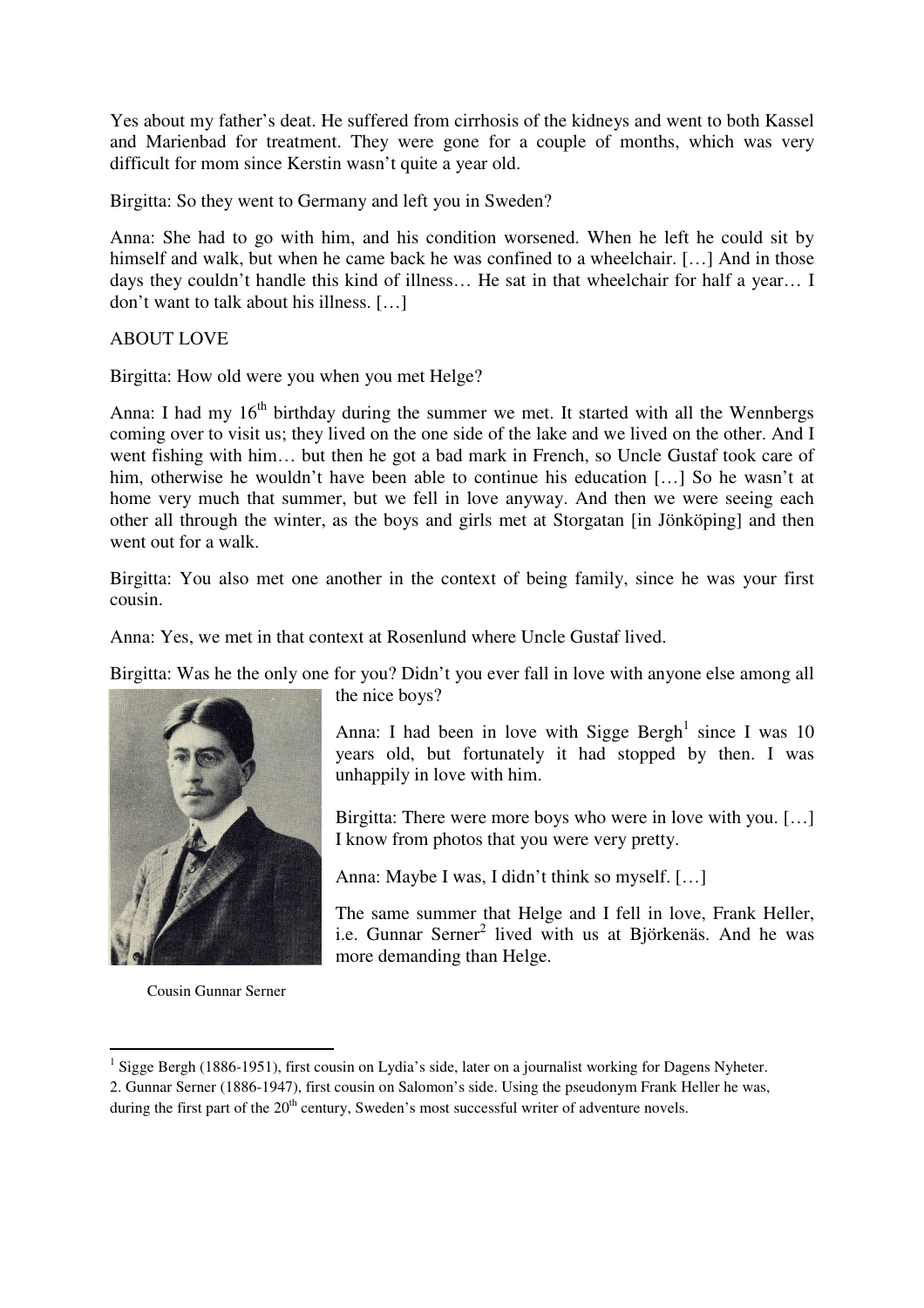When we were out on a walk, we sat down on a stone talking, and he wanted to kiss me! "No" I said, "I don't want to kiss you […] I'm in love with someone else, so I don't want to kiss you. And I wouldn't do it anyway, because I would not have done it until I met someone that I like."

But we had a very good time together and he had a marvelous memory! So in the evenings when we sat upstairs in Björkenäs and talked before we parted, he could recite any poem by Fröding by heart. […]

#### ABOUT GRETA AND HER CHILDREN

Anna: Ever since I was young I have thought that one should try to do something for other human beings, not just looking after oneself. I have always believed that, but it hasn't always been easy. [...] I've tried to take care of my nieces and nephews.



The twins Chris and Else, born 1924

Birgitta: Yes, do tell us about that, I think it so fantastic that you took care of all those children who came here. It was Greta's children first.

Anna: My sister Greta got married and lived in Hot Springs, US. First she had a boy, then she had a girl, and then she had twins. And in those days they didn't go to hospital when they gave birth; they stayed at home. She didn't have any trouble when she gave birth to her eldest children, but when the twins were born she bled to death. Since there wasn't anyone around who had the knowledge to help her, she died and left all her children without a mother. And after a while they got a stepmother who gave them quite a lot of trouble.

And their guardian [after their father had died as well] sent me a letter and asked me if I wanted to take care of them. The oldest girl was Margaret... and I wanted to do that. [...] So she came to Sweden [1933]. And I remember that I telegraphed to her stepmother who wanted to go with her, to tell her that she didn't have to come. But she came anyway, because she [her stepmother] had the chance to travel by a first class ticket and amuse herself all the way.

And I took care of Margaret, who was with me in the summer […] and she was lively and fun and she really enjoyed the freedom which she had never had with her stepmother […]

Birgitta: You were very delighted by her?

Anna: Very. She was very nice and fun and we had a great time with her. Her cousins had a great time with her too. […]

Then […] two of her siblings came. They had been through a horrible time with their stepmother and they had been to court telling about what their stepmother had done to them. They had a guardian taking care of their capital, who wrote to me and asked me if I could take care of them […] and that worked out well.

Birgitta: This was Else and Christian. They were teenagers as well when they came?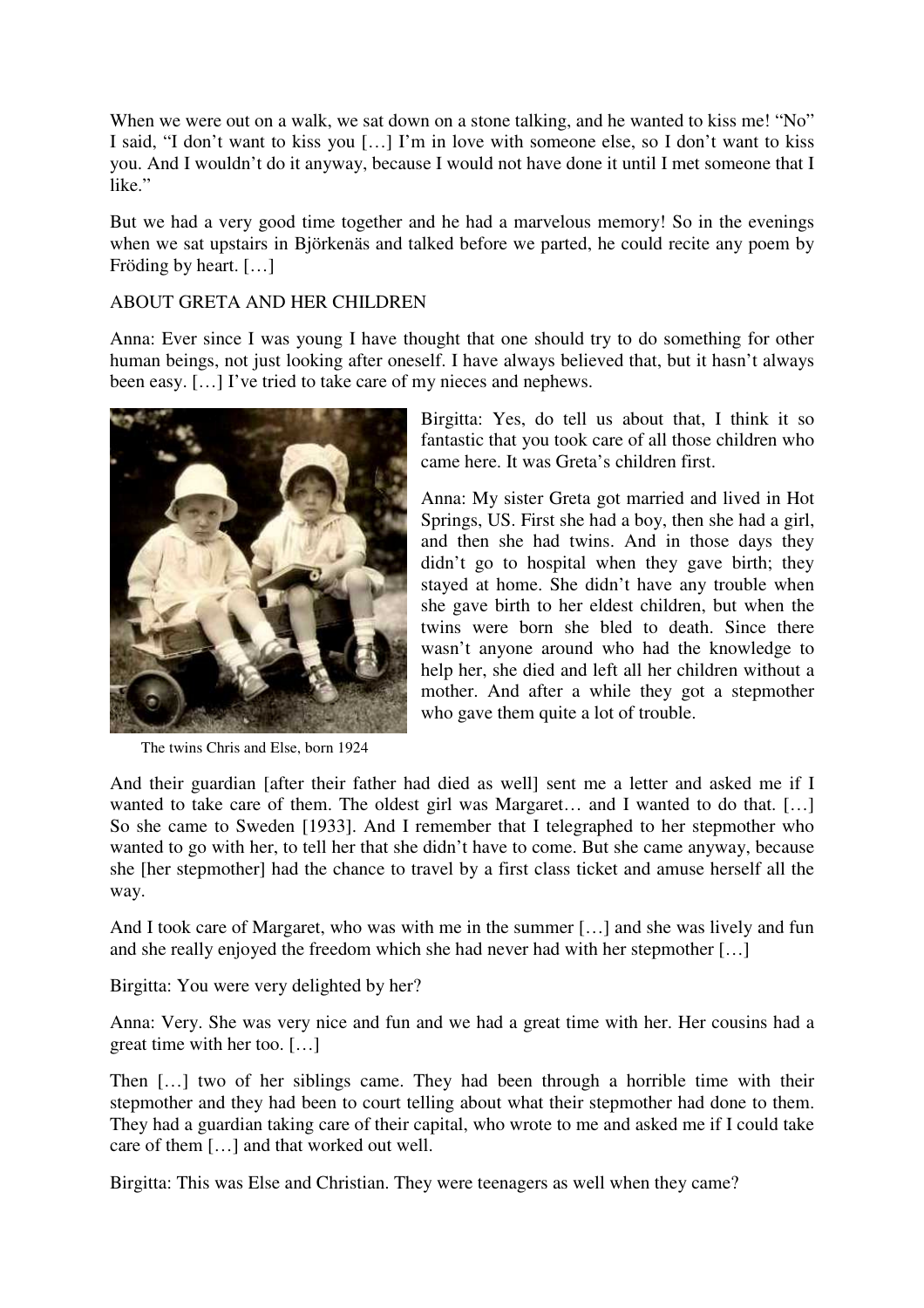Anna: Yes, they were 13. They were very fond of each other but they fought a lot. He was very violent. And he was so thirsting for affection that he was hanging around my neck most of the time. And he was so jealous when we were visiting friends.

Birgitta: Maybe he was like a *small* child?

Anna: Just like a small child. He needed someone to love him all the time,

Birgitta: And Else?

Anna: Else was stronger. She was much stronger than him. All that time she had taken care of him although she was as badly treated by the stepmother as he was [...]

Birgitta: Maybe they lived with you for six or seven years?

Anna: Yes, it was during all their school years.

# ABOUT KERSTIN AND HER CHILDREN

Birgitta: And then another group of siblings arrived, namely your sister Kerstin and three of her children. She had immigrated to America as well and had a difficult time [financially]. [...] She had four children and Louise, the eldest, had stayed in America with her father [...]. And Sylvia wasn't well because of the trouble they had gone through.

Anna: Sylvia was very neurotic; she had been through several accidents, been hit on the road resulting in a concussion… I took her to Dr Widfeldt. She always shouted at me: "Are you mad at me Auntie Anna, are you mad at me Auntie Anna?" I thought that was a little strange so I got some sedative medicine for her.

Birgitta: Had they been mean to her, or did they just not have the strength to care about her?

Anna: Probably they didn't. I think Kerstin mostly cared for Dick. […]

Birgitta: He was the one who managed the best when he grew up, wasn't he?

Anna: Yes he was. He went back to the US when he was five [should be: Canada when he



Kerstin, Dick and Ted, 1938.

was 15].

Birgitta: I know that Sylvia became mentally ill when she grew up.

Anna: She became mentally ill as she already was in Sweden. She got some medicine but she said to me "I gave it away, because I didn't care to take it". She was very troublesome and talked behind my back… I sewed a beautiful dress for her and still she went to school in old rags… she wasn't healthy.<sup>3</sup>

 $\overline{a}$ 

<sup>&</sup>lt;sup>3</sup> Later in life Sylvia was diagnosed with schizophrenia.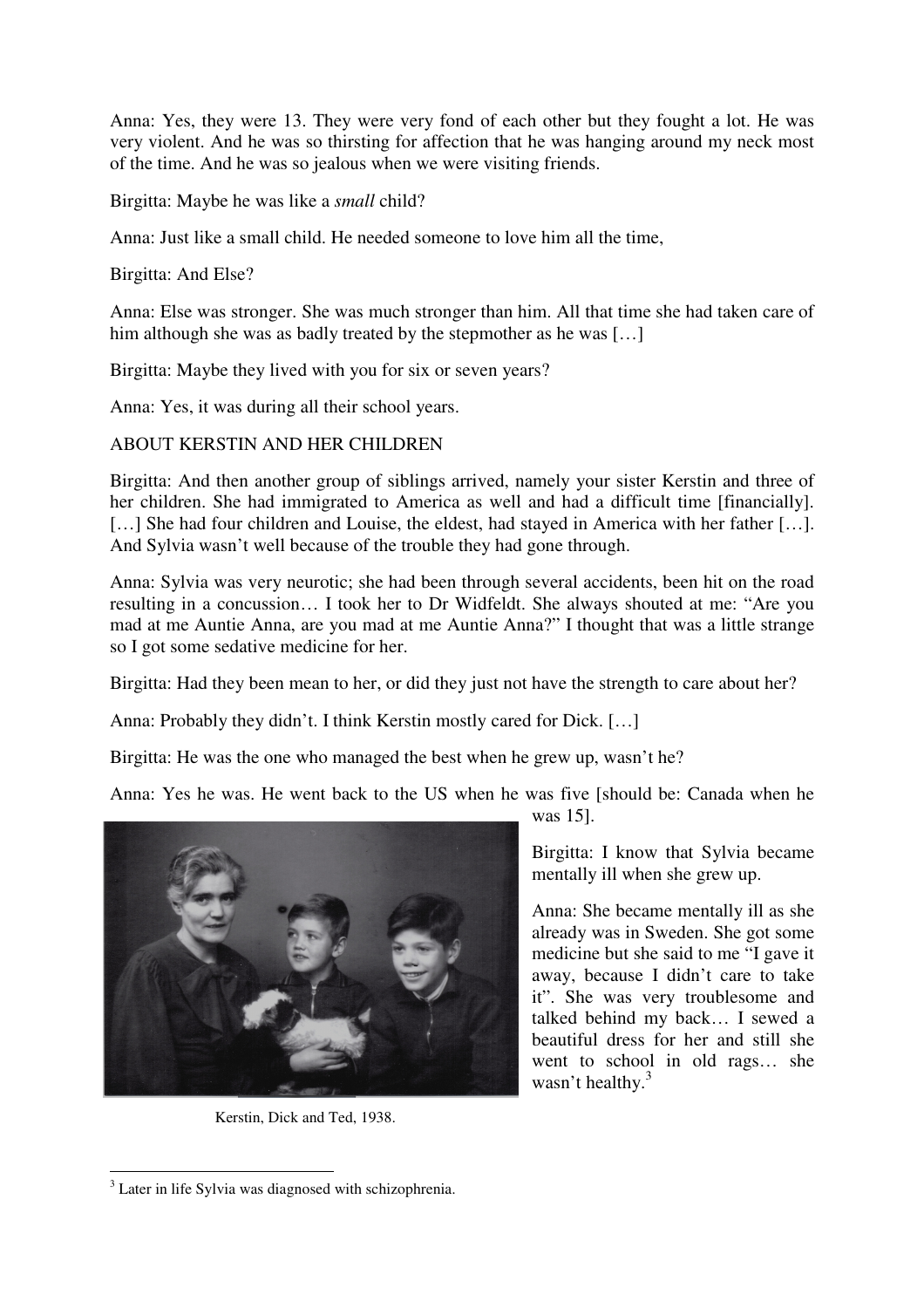Birgitta: But Ted and Dick were very delighted by you, weren't they? But they were still difficult to deal with?

Anna: They were very difficult to deal with. We did something stupid with Ted, which wasn't so good… They lived in our cottage in the summer [by Vidöstern]. He was a very good friend of the boy on the neighboring farm, so he asked us if he could stay and work there. And he did. But she [the wife at the farm] did not understand that he couldn't take care of himself, she didn't take care of his clothes or anything, just cut him adrift, which made him run away. And he walked all the way to Ljungby […]

Birgitta: Mom said that they were unrestrained, that they could take an object and then just break it. They had, so to say, no feeling for objects.

Anna: No […] We had picked them up from the boat. Kerstin had a blood poisoning and she telegraphed us that she was very ill. Stina and I went there to pick her [and her children] up, and it was really difficult because no one was allowed to go on board. But I was stubborn! I said that "she has been ill and she cannot take care of herself". And she just sat there and she hadn't packed a single thing. So we just had to pack everything very quickly and then take them ashore. $4$ 

After that we went to a place where we could have something to eat. They didn't like it and they didn't eat a bit. And when we went home they made a terrible noise at the train. It was awful! They had absolutely no manners.

And the first thing that Dick did, when he came in to the house, was to break my fine antique… [unclear what she says]. But that's the way they were. I couldn't have a drawer open, had to lock every cupboard, every drawer, I had to protect all my property. It was a tough time in the beginning. I said to Helge: "It is really hell to have them around". But somehow it worked out.

Birgitta: So they lived at your place, but later they also lived by themselves?

Anna: Yes […] I rented an apartment in Värnamo for her. […]

Birgitta: Kerstin led a very tragic life, didn't she? Mom said that she was so extraordinary pretty when she was young, and all the boys were so fond of her.

Anna: Yes, she led a terribly tragic life. It was a young jurist student who fell in love with her, and she became pregnant while she was still under-age. He sent her to Stockholm where she went through an abortion, by a doctor who could take care of things like that [...]

Birgitta: She also had a child that she gave away for adoption.<sup>5</sup>

Anna: Yes […] during the last year in school […] It was Carnival time in Lund and in the Carnival revelry I guess she drank a little too much, was out with a boy and became pregnant. [...] But I had an uncle who was a child welfare officer. He found an outstanding foster home for the boy in Eksjö. […] But the father paid support for the boy until he was 16, I recall.

 $\overline{a}$ 

<sup>&</sup>lt;sup>4</sup> Kerstin had a blood poisoning in a finger, which she had to have amputated.

 $<sup>5</sup>$  The boy, whose name was Torsten, was placed in a foster home (Ljungdahls in Eksjö) but was never adopted.</sup>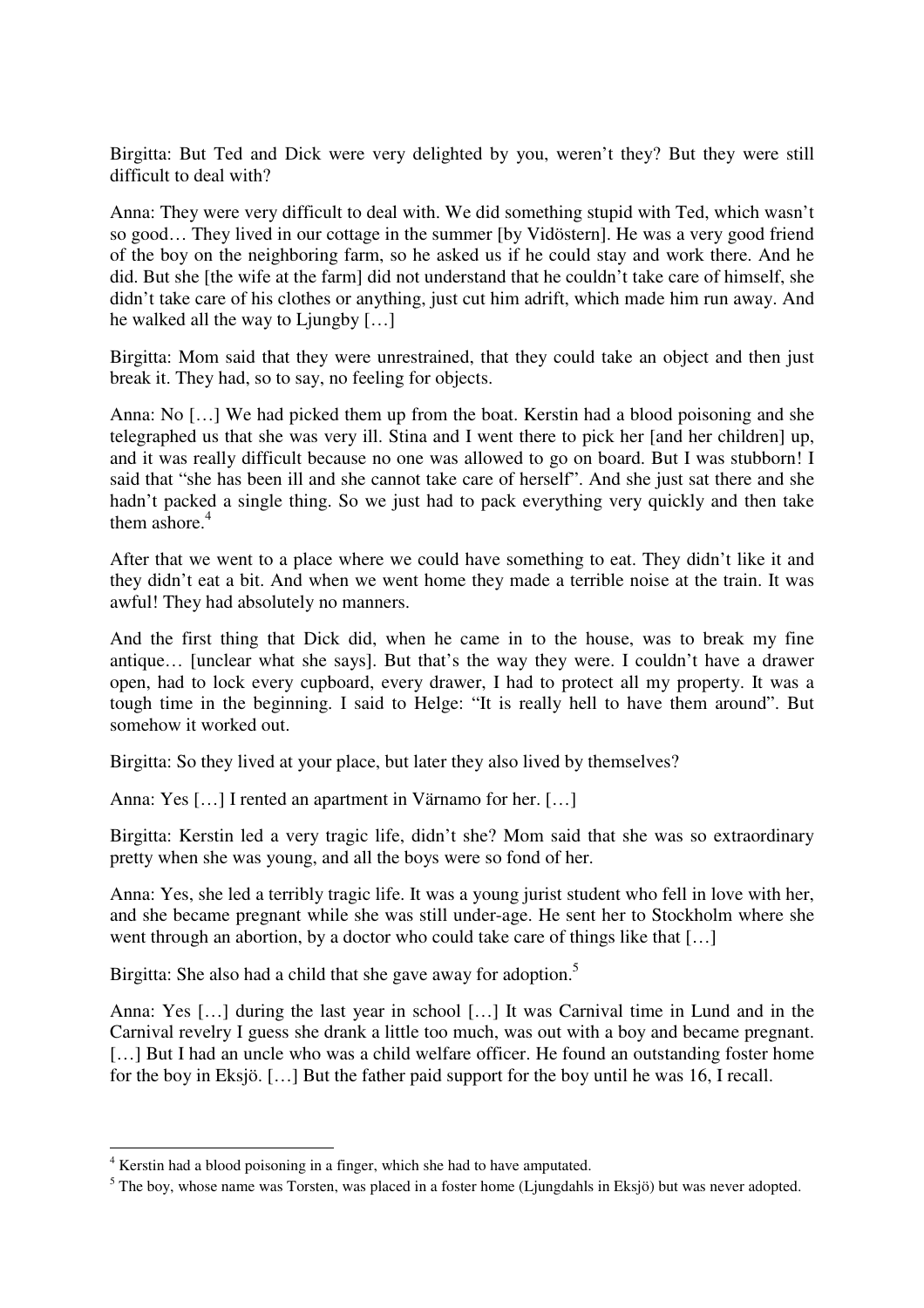We had a lot of conversations and he [the boy] was very nice, and I called and asked about



Kerstin's son Torsten

him... It was in 1953, the same year that Helge died, and I was just going to invite the boy to visit us, but then all the other things happened and I didn't have the strength… So I was very happy when he called and we could talk, and I got to know how he had managed in life. He had became a master builder and had led a good life [...] had four children.<sup>6</sup>

Birgitta: And then Kerstin moved to the US, where she met Reginald Ring, who had a difficult time keeping a job, and they went through tough times together. So this was the period of time before she came back with her children, three of whom you took care of.

Anna: Yes. […] Ted and Dick were very musical, maybe also Sylvia. Dick […] could whistle parts of any opera that he wanted to – but never when he knew that anyone was listening!

#### ABOUT THE TIME AT ROSENLUND

Birgitta: I was going to ask you Anna, to tell us a little bit about Gustaf Lindman's Rosenlund. You came there directly after school and I guess you didn't really feel comfortable there.

Anna: First year after school I was in Blekinge. […] And when I was there my aunt got me a



 Vice district judge Gustaf Lindman (1866-1935)

 $\overline{a}$ 

place in Germany because I wanted to learn how to speak German. And when I came back in the autumn, my mother and we children were at a place called Björkenäs, nearby Ören. And one day my uncle, who was the guardian of the whole family, came to us. […] And he asked me what I was planning to do. So I told him that my aunt had gotten me a place in Germany, and that I would like to learn how to speak German. "No", he said, "I'm your guardian; you are not allowed to go there".

I was very sad of course […] but I had to do as he said. I was only 17. And then nothing more was said about that. By then we lived in Jönköping in the winter and my sisters went to school there. […] One day my uncle Gustaf calls and says: "You can come and live at Rosenlund for 14 days." It was in the autumn, all the fruit was mellow, and I thought it was fun so I went there.

He didn't tell us that he would send his cabbie and get my things, so my mother sent me with a person who carried my carpetbag. My uncle sat on the veranda at Rosenlund and when he

<sup>&</sup>lt;sup>6</sup> In all he had six children with his wife Ingrid.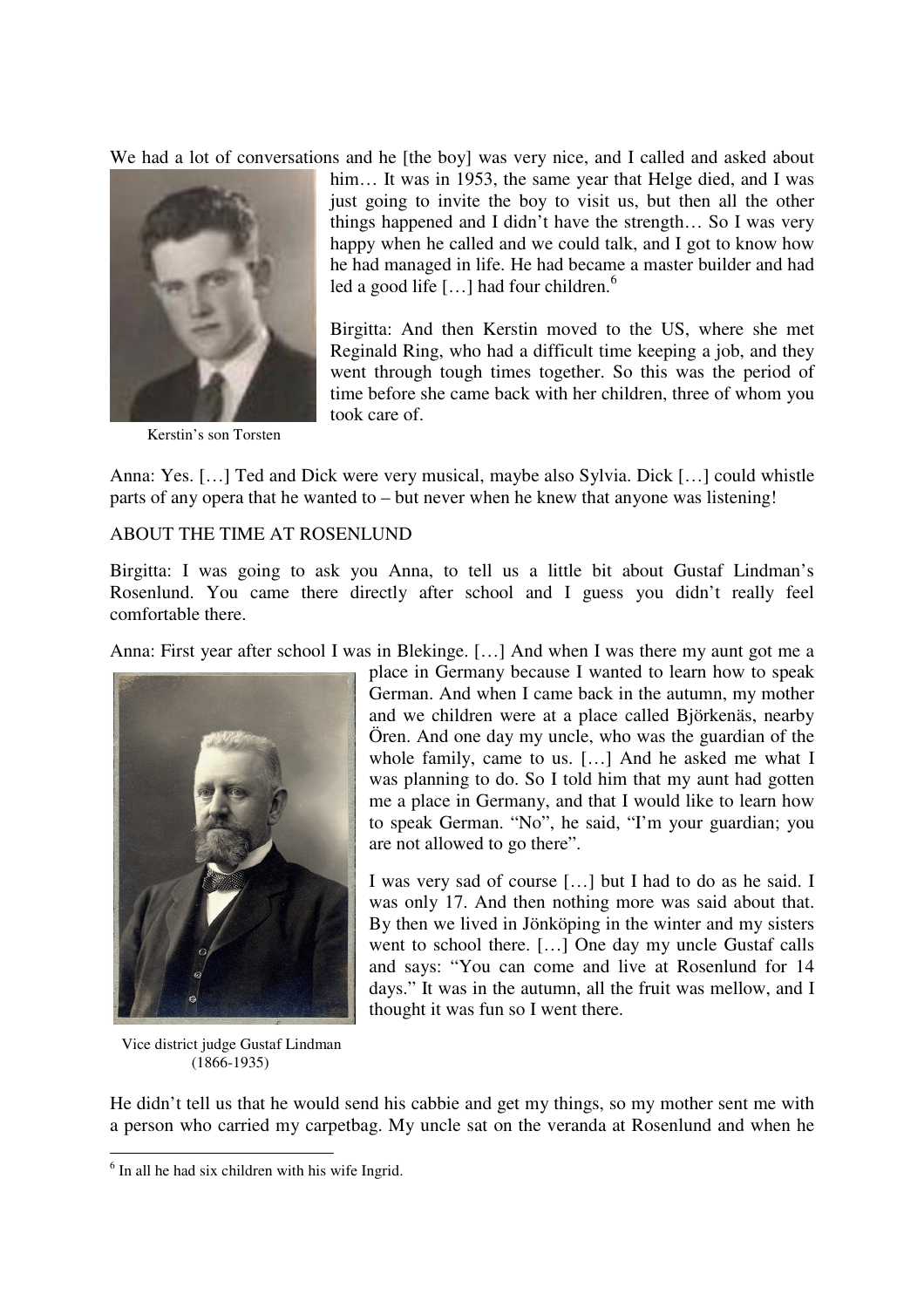saw me he became angry and said: "This is silly! I have people here who can get your things…" […] This made me become a little afraid of him. […]

My uncle was a man of great authority. He had many responsibilities in Jönköping, he was a jurist but he had quit working at the Court of Appeal. He was a chairman of the Liquor Company and of the Savings Bank, among other things. He was involved in many things and was friends with a lot of powerful people. […]

He lived as a single man in this large house at Rosenlund, at the start my grandmother occupied half of it […] it was a very big house. And he had a sister living there who was sick with epilepsy. And that was my doom. She had a nurse who gave me a lot of pleasure, since the nurses were very nice and friendly and kept me company. When I came to Rosenlund, Uncle Gustaf got me a teacher who taught me stenography. He wanted me to become his secretary which I also did. […]

In the beginning everything went well, and it did for almost a year. And probably it would have kept going well if it hadn't happened to me… I thought my aunt's illness was frightful. She had severe epileptic attacks; I had to go away because I felt bad seeing it. My uncle wanted me to take care of the chickens; I had chickens in an incubator and also a hen that incubated. One day it was a chicken whose beak was broken. And I ran out in the kitchen and said: "This is awful! What shall I do?" I fainted, and when I woke up I screamed: "Oh! I have gotten aunt Elin's decease!" […]



Rosenlund's manor house

Later I was poisoned by the arsenic contained in the wallpapers in my room. This made me feel dizzy; I had a bad depression among other things. And I thought it was strange and wondered why this was happening […]. This made me become anxious, I had an obsession that I was becoming epileptic. This obsession destroyed my life.

Birgitta: We talked about that, you must have felt lonely at Rosenlund, as you were so young when you were there.

Anna: You see, I had friends in Jönköping, but there was no trolley going out all the way. And I wasn't allowed to walk home alone from town as my uncle was so careful with me. And because of this I never got to meet anyone. […] My uncle was very nice to me, but I had such a respect for him that time… I thought he was being unfair when I came as he was brusque.

Birgitta: For how long were you at Rosenlund?

Anna: I came there in 1907. […] But I was at a school of domestic science one winter, namely the Fleuri school near Linköping. But I didn't feel well there either. I acquired two different obsessions from the depression there… and they stuck with me. I either suffered from the one or the other. Otherwise I had a really good time there […] made many friends with whom I kept in touch […].